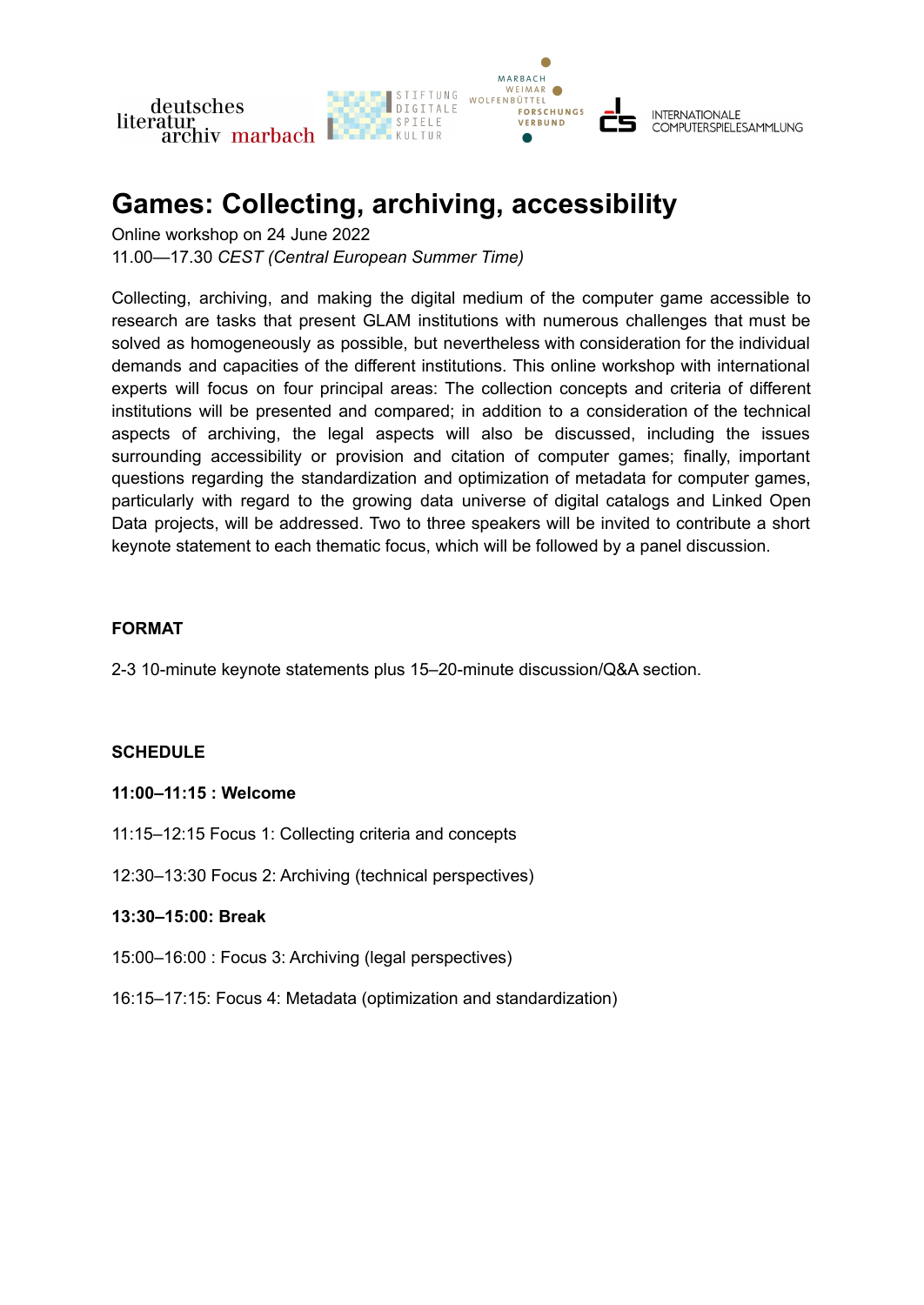

# **Games: Collecting, archiving, accessibility**

Online workshop on 24 June 2022 (11:00–17:30)

#### **PROGRAM**

11:00 Welcome **Anna Kinder, Dîlan C. Çakir (German Literature Archive Marbach) Winfried Bergmeyer (Foundation for Digital Games Culture)**

#### 11:15–12:15

## **Focus 1: Collecting criteria and concepts**

*Computer games are a part of the holdings of many different collecting cultural institutions. With the exception of, for example, national libraries, whose collecting mission is to collect as comprehensively as possible, most such institutions select their collection holdings according to certain criteria. Not only does the selection of computer games vary depending on the profile of the collecting institution, so too does the format of the collected games, as well as the selection of their accompanying materials and, above all, the selection of the consoles. Which game belongs in which collection? Who should collect, archive, preserve, or display consoles? Who collects and archives scripts and similar materials produced by the games designers?*

**Andreas Kozlik (German Literature Archive Marbach) Niklas Nylund (Finnish Museum of Games) Adrienne Shaw (Lew Klein College, Temple University, Philadelphia)** *Moderation: Henry Lowood (Stanford University, California)*

#### 12:30–13:30

## **Focus 2: Archiving (technical perspectives)**

*The hybrid medium of the computer game is one of the most complex media of the age. The numerous different end devices for which computer games are being developed presents those who are responsible for a collection with questions concerning how to archive them and make them available to research in a meaningful, practicable, and sustainable way. What forms of archiving and accessibility are currently being actively implemented? What are the biggest technical hurdles or challenges being faced by different institutions when archiving computer games and making them available to researchers?*

**Dragan Espenschied (Rhizome, New York) Heinz Werner Kramski (German Literature Archive Marbach) Klaus Rechert (University of Freiburg)** *Moderation: Denise de Vries (Swinburne University of Technology, Australia)*

*13:30–15:00 Break*